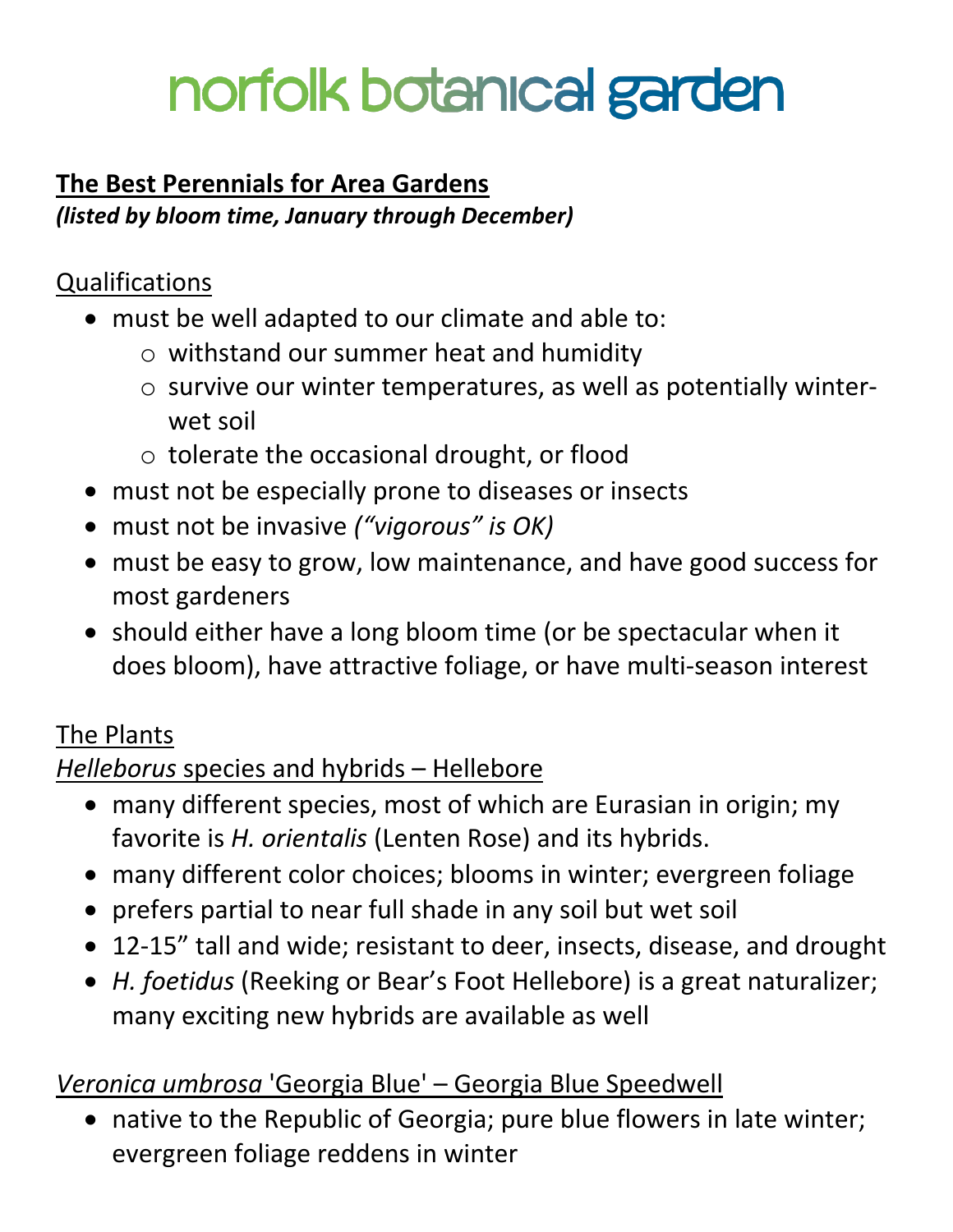- 1" tall; spreading groundcover
- full sun in moist well-drained soil; deer and rabbit resistant

# *Sedum rupestre* 'Angelina' – Angelina Stonecrop

- there are many, many sedums available to the gardening public; most are non-native; there are upright and spreading varieties; evergreen or deciduous; if I had to pick one it would be 'Angelina'
- evergreen foliage is bright yellow/lime green in summer and turns orangey gold in the late fall and winter
- 3-4" tall with a spreading habit
- full sun in well-drained soil; drought tolerant; mammal resistant

## *Epimedium* species and hybrids – Barrenwort

- this is a large group of garden-worthy Asian plants that have several things in common; delicate and unusual early spring flowers, groundcover-like attractive foliage, and the ability to tolerate dry shade
- low growing to 6-12" tall depending on variety with a spreading habit
- part to full shade in moist well-drained soil; drought tolerant

#### *Phlox subulata* – Creeping Phlox, Moss Pink

- Virginia native; early spring blooms are pink, white, red, or blue; evergreen foliage
- 2-6" tall, low mat forming groundcover or edger
- full sun in well-drained soil; drought tolerant

# *Iris germanica* and hybrids – Bearded Iris

 probably the most popular of irises, and with the widest variety of cultivars available; typically spring blooming, but there are several the reliably re-bloom in fall; although bloom time is not long, attractive foliage is an asset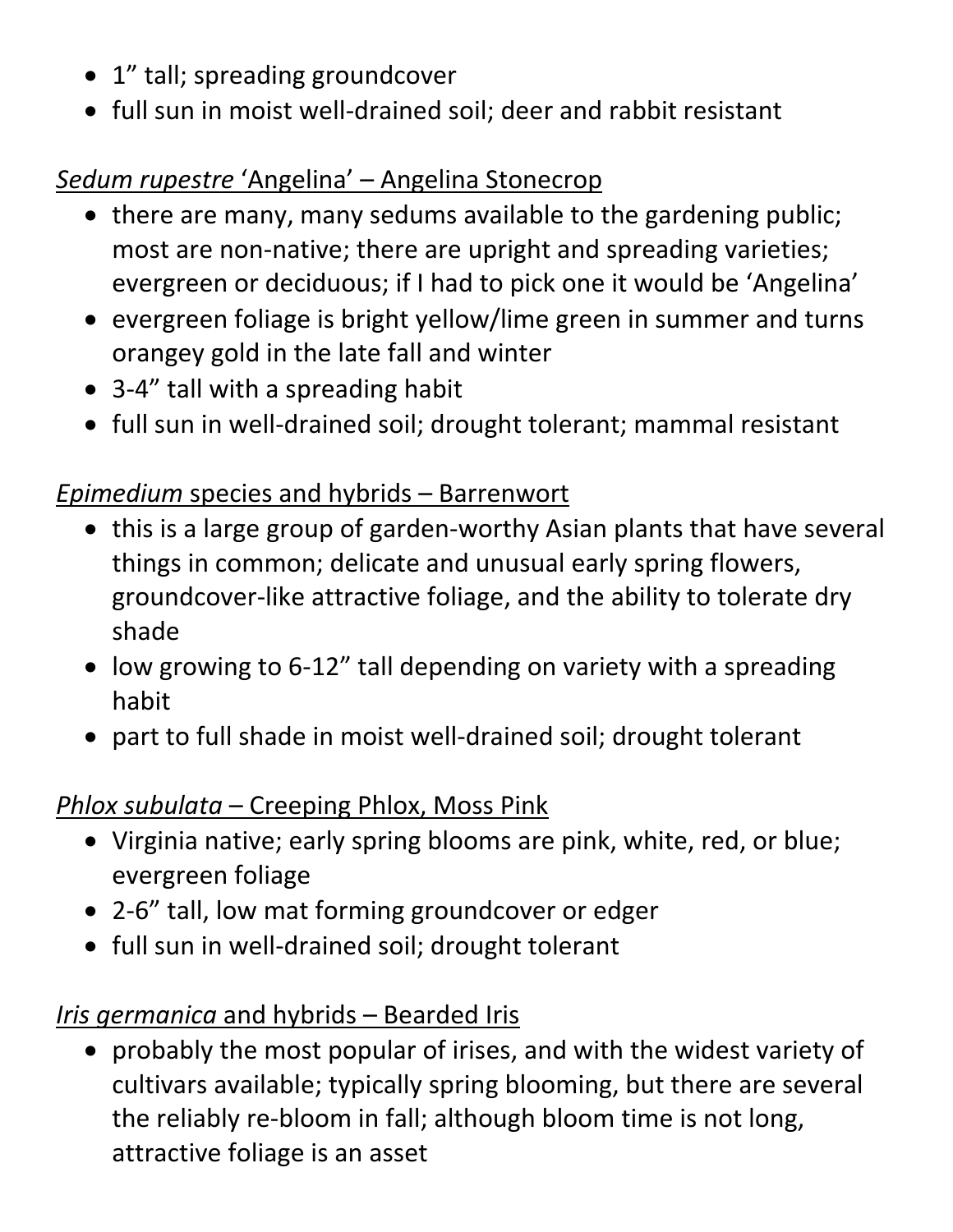- size varies by selection
- full sun in normal well-drained to dry soil; deer resistant

#### *Iris* x *louisiana* – Louisiana Iris

- a hybrid group developed from several U.S. natives; very showy flowers in multiple colors; blooms in spring
- prefers consistently moist to wet soils in full sun; summer dormant foliage is more attractive in wet soils; not drought tolerant; deer resistant

#### *Iris siberica* – Siberian Iris

- spring blooming Eurasian iris; multiple colors available
- very attractive grass-like foliage lends landscape interest through fall
- full sun in well-drained soil; keep moist during establishment phase, thereafter drought tolerant; deer resistant

#### *Polygonatum odoratum* 'Variegatum' – Variegated Solomon's Seal

- Asian native; grown primarily for its fantastic green and white foliage; small white flowers in spring
- 18-24" tall; spreads moderately; long-lived
- full to partial shade in moist well-drained soil

#### *Baptisia australis* and hybrids – False Indigo

- this member of the legume family is one of our toughest native perennials, and as an old boss of mine frequently said "a no-brainer"
- large clusters of pea-like flowers rise above attractive blue-green foliage in May; flower colors are typically in the blue to purple range, but yellow, white, pink, and burgundy selections are available; attractive to butterflies and hummingbirds; handsome charcoal gray seed pods
- full sun in soil with good drainage, drought resistant, mammal resistant, resents being moved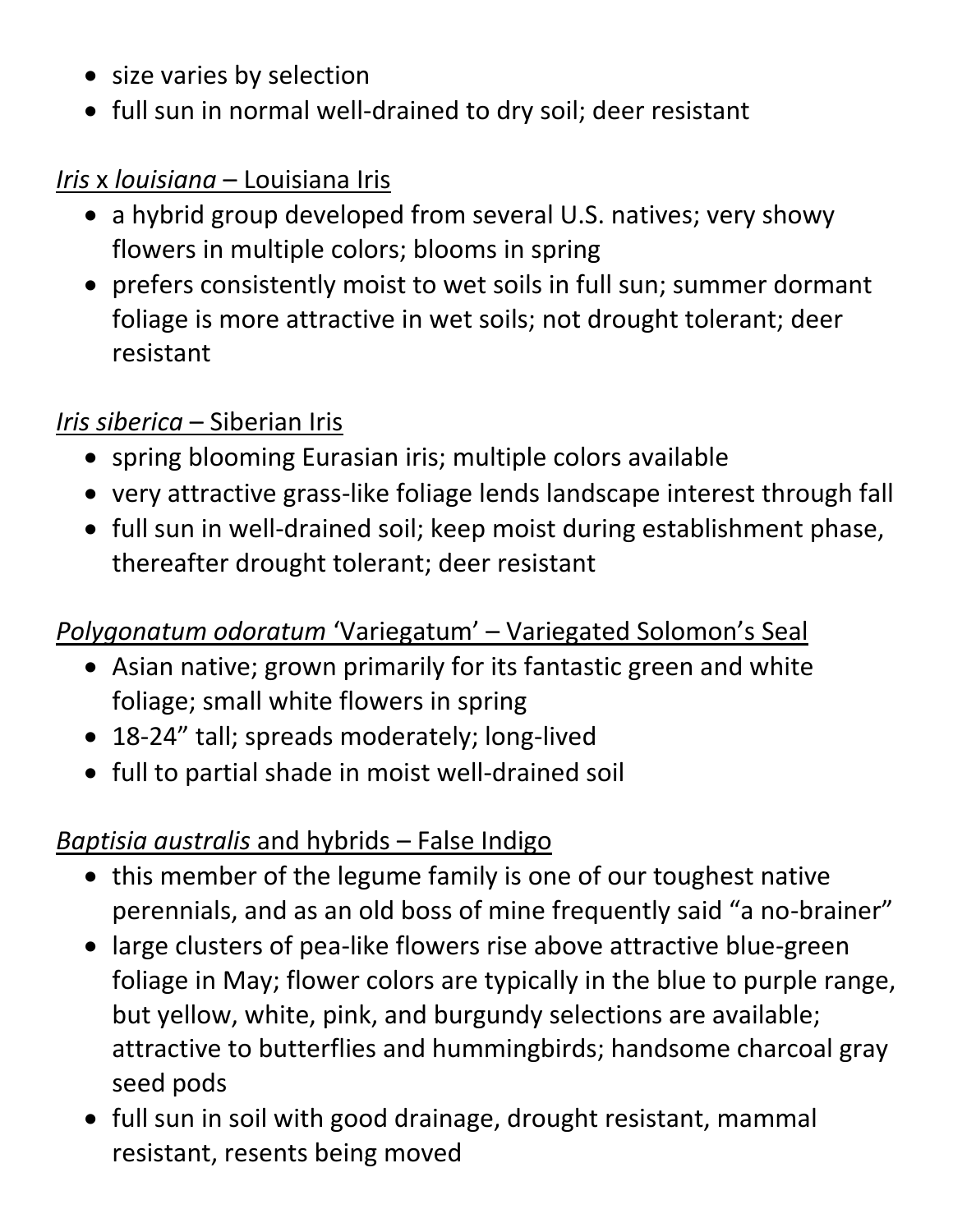- grows slowly to 3' tall and wide
- numerous cultivars available

# *Bletilla striata* – Chinese Ground Orchid

- terrestrial orchid with exotic pink flowers in spring; several cultivars available, some with other flower colors; attractive pleated swordlike foliage
- prefers light shade in moist well-drained soil, too much shade and flowers will be sparse
- 1.5' tall by slightly less in width; slow; if happy it will naturalize

## *Amorphophallus konjac* – Konjac Voodoo Lily

- this is one to make the neighbors talk
- on established plants the flower stalk emerges in late April/early May before the foliage, and can reach 3-4' tall; a spikey dark burgundy and ivory spadix is surrounded by dark burgundy spathe; this plant is pollinated by flies, and to lure them in, the whole thing smells (and looks like) rotting meat
- the flower only lasts a couple of weeks, then collapses and disappears; 1-2 months later the non-fragrant foliage appears and will last until early fall, reaching 2-2.5'; lends an exotic look to the garden, and the stalk is a variegated fleshy pink and green
- the corm from which this grows is used in weight loss products and the plant has a long medicinal history in its native Asia
- prefers light shade with even moisture, but can take the occasional drought

#### *Kniphofia* species and hybrids – Red Hot Poker

 native to South Africa; dramatic poker-like flower stalks, usually has flowers in the orange, red, and yellow ranges; older varieties bloom in mid-spring to early summer; several new varieties rebloom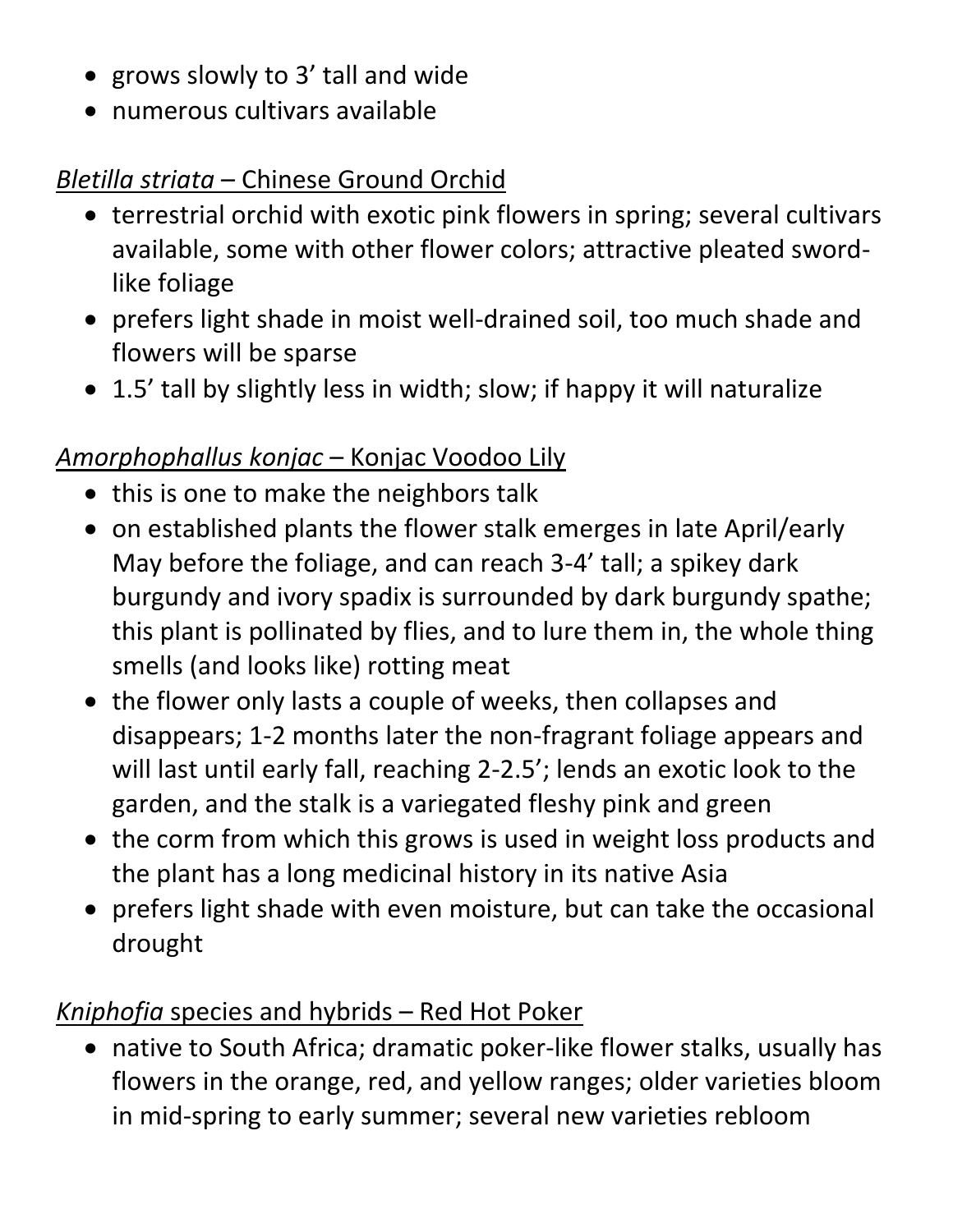throughout the summer (Eco and Popsicle series); attracts hummingbirds; attractive grass-like foliage

- can get up to 4-5' tall, but dwarf selections are available
- full sun in well-drained soil; drought tolerant once established
- seek out *K. sarmentosa* for unusual late fall flowers

## *Begonia grandis* – Hardy Begonia

- this Asian native has attractive foliage reminiscent of angel or dragon wing begonias, only this species is hardy in Tidewater
- pink flowers bloom from early summer until fall
- 18-24" tall and wide
- prefers partial shade in moist well drained soil; if happy, naturalizes by bulblets

#### *Stokesia laevis* – Stokes' Aster

- southeastern native; showy pale blue flowers in late spring to early summer; other colors available; attracts butterflies; semi-evergreen foliage
- grows 1-2 tall and wide
- full sun in moist well-drained soil; drought tolerant; not tolerant of winter wet; rabbit resistant
- two good cultivars are 'Peachies's Pick' and 'Colorwheel'

# *Delosperma cooperi* – Ice Plant

- this South African native has attractive, fleshy, succulent foliage and brilliant fuchsia-purple flowers; blooms off and on early summer to early fall; attractive to butterflies
- only grows 2-4" tall by 2' wide, like a throw rug
- full sun in dry well-drained soil; very drought tolerant; deer resistant
- many ice plants are on the market, but I have found this to be the most reliable bloomer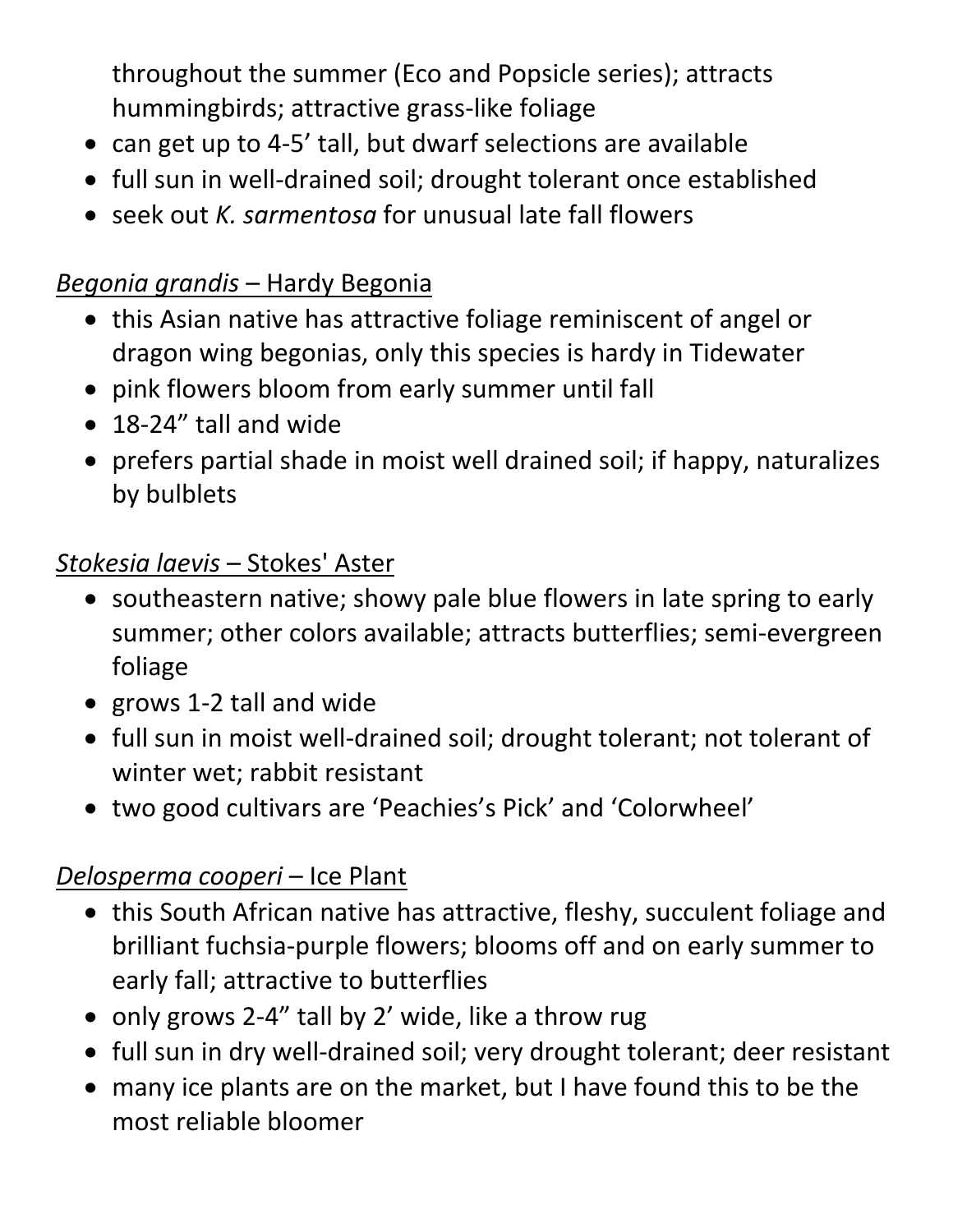#### *Hemerocallis* – Daylily

- what's not to love
- numerous colors; easy to grow; divides easily
- full to partial sun; adaptable to adverse conditions, but responds well to TLC
- size varies by cultivar

## *Coreopsis verticillata* 'Zagreb' – Zagreb Coreopsis/Tickseed

- probably the best cultivar of a Virginia native; blooms in early summer through early fall with bright yellow daisy-like flowers; better if kept deadheaded or shear after first flowering; attracts butterflies; attractive fern-like foliage
- 12-18" tall and wide
- prefers full to partial sun in well-drained soil; somewhat drought tolerant
- there are numerous *Coreopsis* cultivars, but not all of them are longlived; 'Zagreb' was in the top, but 'Summer Sunshine' was the best from the Mt. Cuba trials

# *Leucanthemum* × *superbum* 'Becky' – Becky Daisy

- $\bullet$  of all the daisies available this is probably the best; large white flowers surround golden centers; blooms early summer to fall, especially if deadheaded; attracts butterflies
- at 3-4' tall it is one of the larger daisies, but does not need staking
- full to part sun in well-drained soil; drought tolerant once established; deer and rabbit resistant

# *Salvia guaranitica* 'Black and Blue' – Black and Blue Anise-scented Sage

- South American native with deep blue flowers and black calyces; blooms from June to frost; attractive to bees and hummingbirds
- grows 2-5' tall and wide with a spreading habit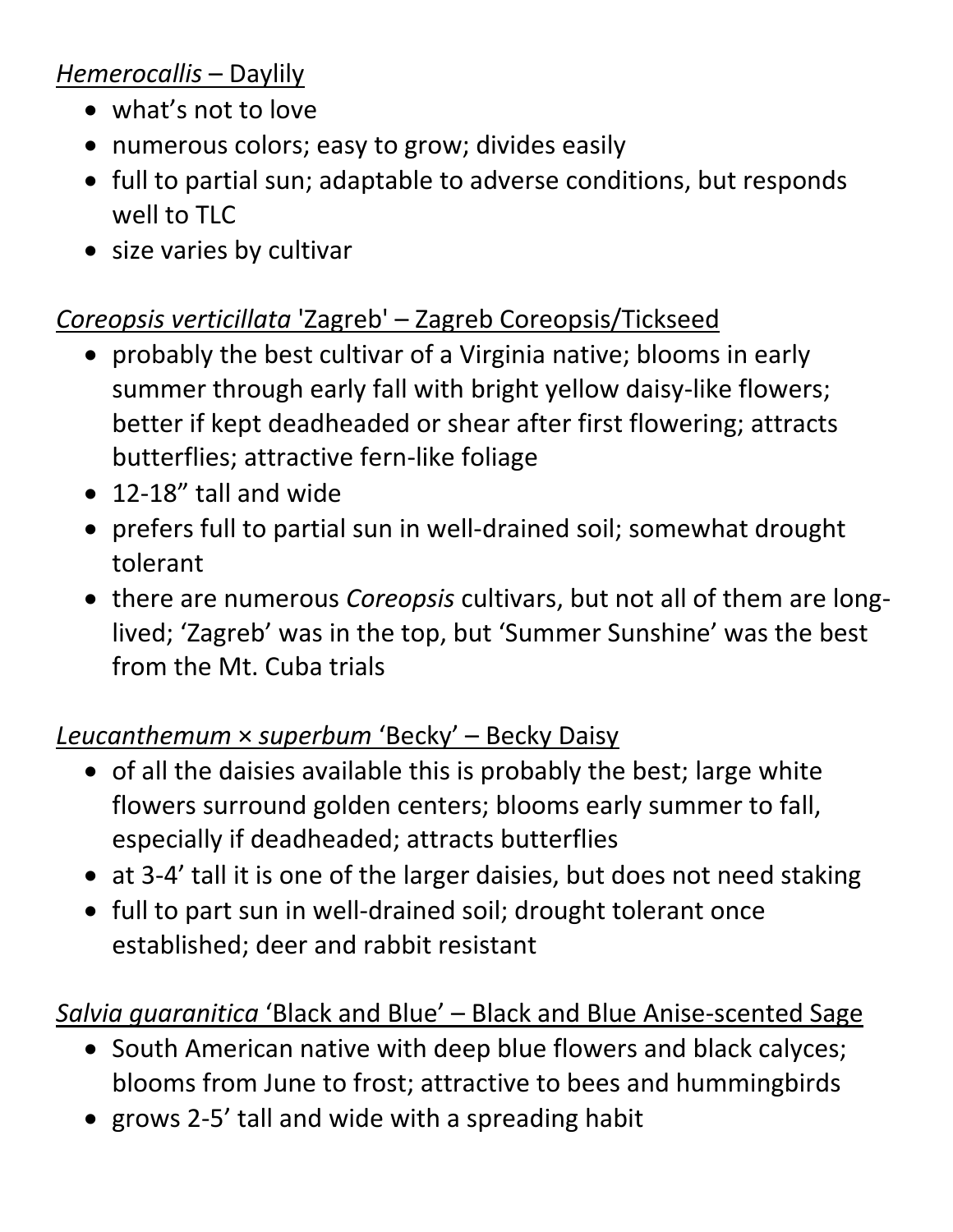• full to partial sun in moist well-drained soil; drought tolerant once established; deer resistant

#### *Salvia uliginosa* – Bog Sage

- South American native with bright, sky-blue and white flowers; blooms June through fall; attractive to bees, butterflies, hummingbirds
- can get 4-5' tall and wide with a spreading wispy habit
- does best in light shade, but can tolerate sun with adequate moisture; prefers evenly moist soil, but can take wet or dry as well

# *Eucomis* species and hybrids – Pineapple Lily

- native to South Africa, these plants have found their way into local gardens
- they get their common name from the flower, which does indeed resemble a pineapple; blooms in summer
- strap-like foliage is just as attractive as the flowers; several selections have striking red to burgundy coloration
- full sun to light shade in moist well drained soil
- size varies by cultivar, but can be anywhere from 12-30" tall and wide

# *Zephyranthes* species and hybrids – Rain Lily

- multiple species native to the warmer parts of North and South America; lily-like flowers are typically in the white, pink, or yellow range; blooms from June to September, especially after periods of rain; attracts butterflies; grass-like foliage
- 6-12" tall depending on selection
- full to partial sun; spreads easily by bulbs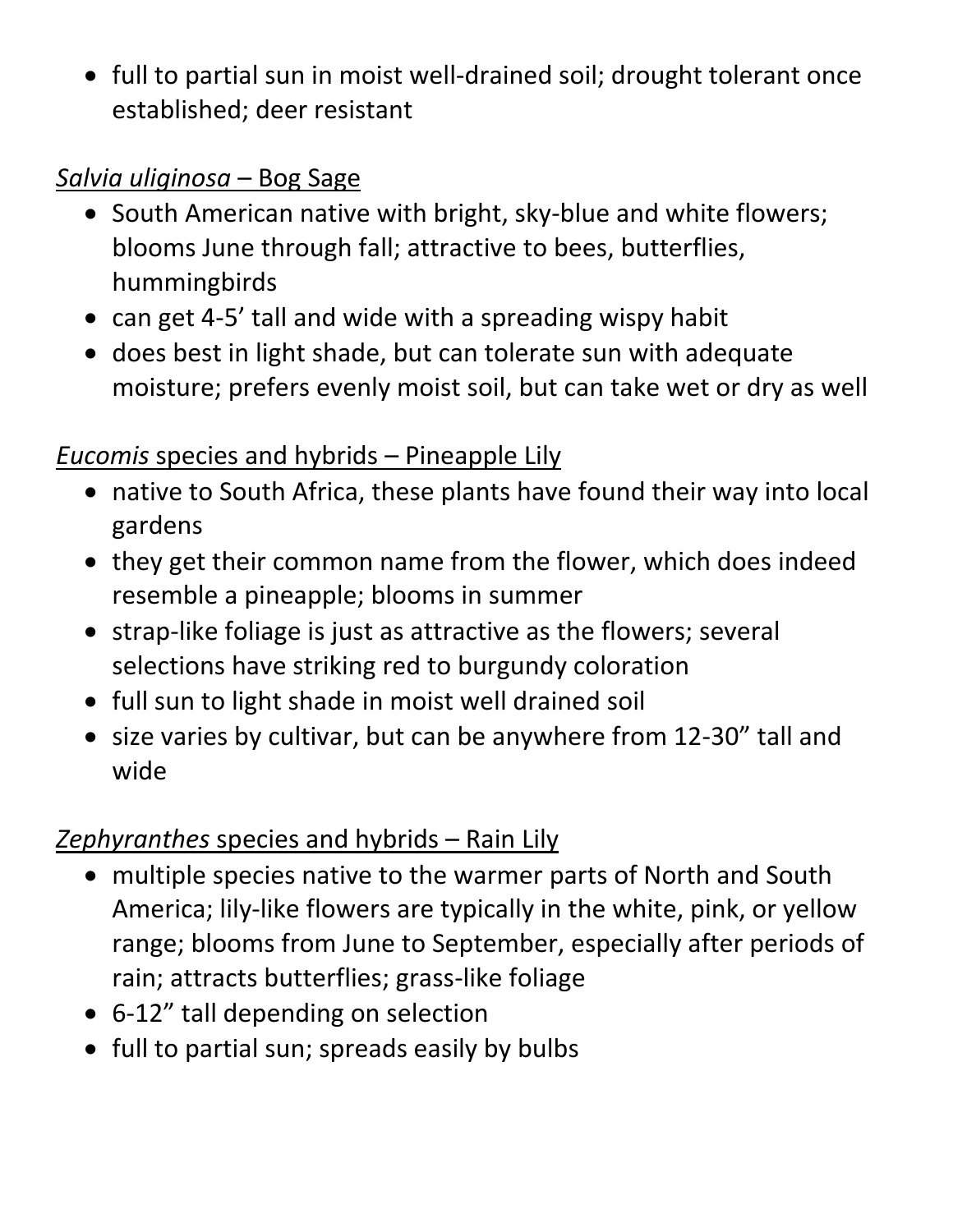#### *Echinacea purpurea* – Purple Coneflower

- common North American native; despite its name the flowers are typically pink with a prominent central cone; attractive to butterflies
- blooms from June until early fall, more so if deadheaded, but leaving spent blossoms provides food for birds, and will help it naturalize
- species can grow 2-4' tall, but size varies among cultivars
- prefers full to part sun in well-drained soil; drought tolerant, and deer resistant
- seems to be a never ending conveyor belt of new cultivars, but I have found the straight species, 'Magnus', 'Kim's Knee High', and 'White Swan' to be the most reliable

# *Crinum* hybrids – Crinum Lily

- a long-lived Southern favorite with handsome strap-like foliage; gorgeous fragrant flowers bloom off and on through the summer; remove spent flower stalk to encourage rebloom; flowers can be white, pink, red, or combinations; native to tropics and subtropics worldwide; check zone prior to purchase
- large underground bulbs
- full sun to partial shade, tolerant of a wide range of soil types
- size varies by selection, and there are many species and hybrids to choose from

# *Rudbeckia fulgida var. sullivantii* 'Goldsturm' –

Goldsturm Black-eyed Susan

- Rudbeckia is one of North America's most prolific wildflowers; several species native to Virginia; 'Goldstrum' is one of the best cultivars for both home and commercial landscapes
- blooms all summer with golden yellow flowers and black eyes; attractive to butterflies; deadheading promotes more blooms, but the seedheads are a source of food for birds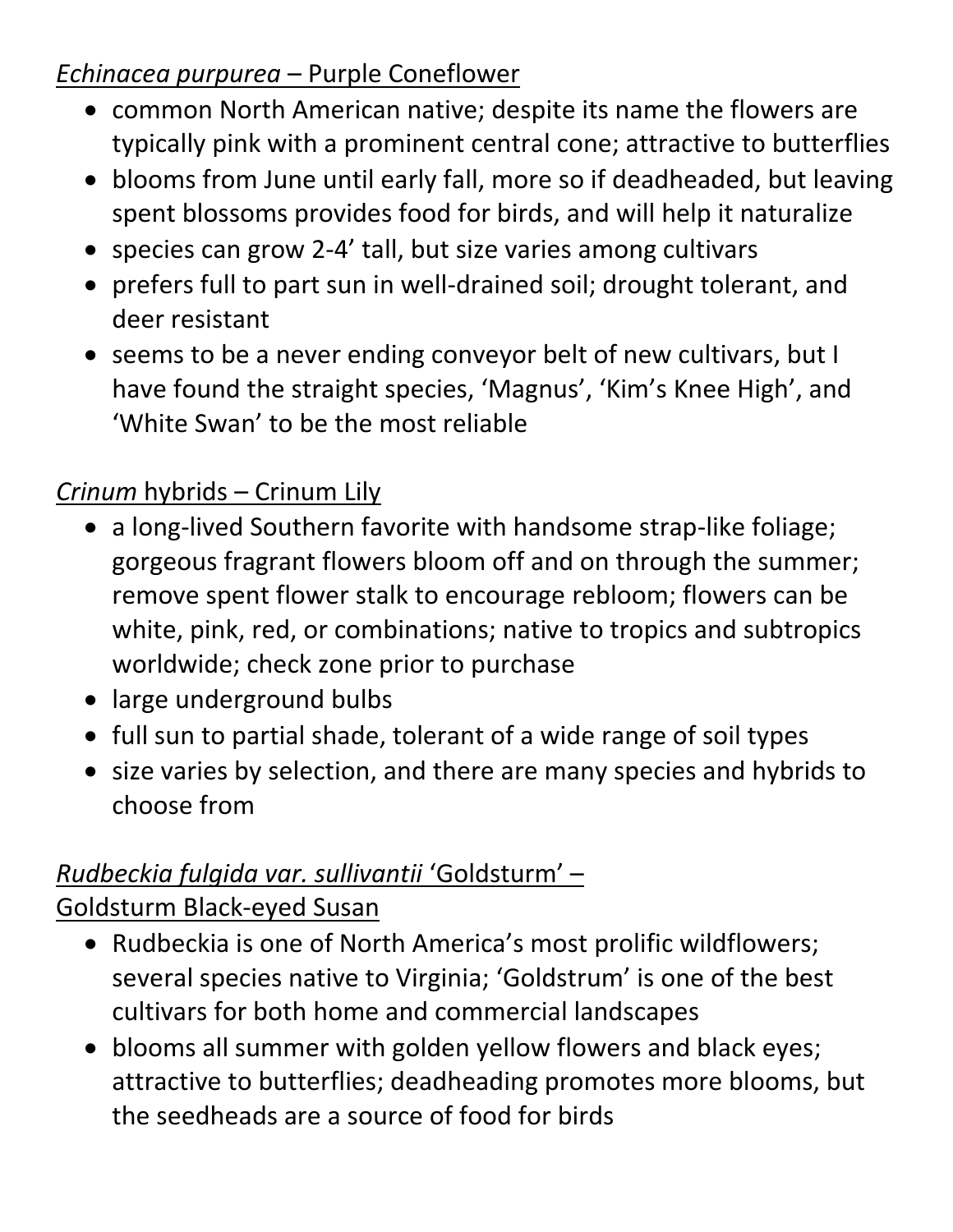• full sun in well-drained soil; drought tolerant once established; deer resistant; easy to grow, and can spread vigorously

# *Rudbeckia maxima* – Large Coneflower, Cabbage Leaf Coneflower

- very tall golden yellow flowers with dark brown cones on 5-7' stalks; blooms in early to mid-summer; attracts butterflies; very attractive blue-green basal foliage, 2-3' tall and wide
- prefers full sun in moist soil, but can be drought tolerant once established; deer and rabbit resistant
- other worthy species include *R. lacinata, R. nitida, R. triloba (reseeding biennial)*

# *Lantana camara* 'Miss Huff' – Miss Huff Lantana

- one of my favorite perennials; native to the tropics, but this is the most reliable and the easiest to find of all the purportedly hardy lantanas
- covered in orange/yellow flowers from June until mid-fall; attracts butterflies
- grows large at 4-5' tall and wide, or more
- full sun in well-drained soil; drought tolerant
- *L. montevidensis* has been hardy at NBG for years; purple flowers with low spreading habit

# *Phlox paniculata* – Garden Phlox

- Virginia native; several color selections; blooms mid-summer into fall; attractive to butterflies and hummingbirds
- grows 2-4' tall, but smaller selections are available
- full to partial sun in moist well drained soil; not drought tolerant; needs good air circulation
- only plant mildew resistant varieties such as 'Blue Paradise', 'David', 'Robert Poore', 'Shortwood', and several others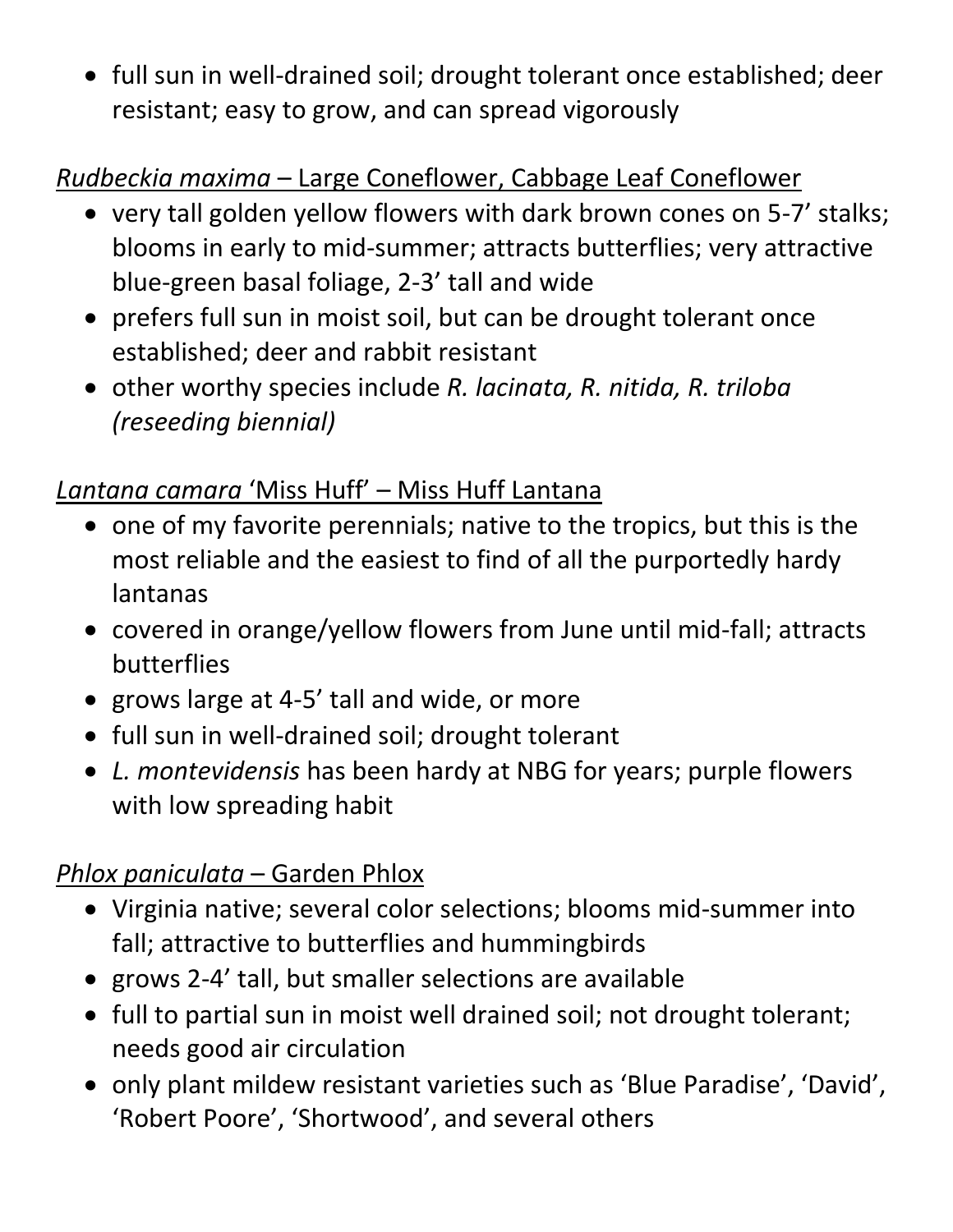# C*helone lyonii* – Turtlehead

- Virginia native with pink flowers blooming summer into fall
- prefers partial shade in moist to wet soil
- 1.5-2' tall by slightly less in width, can spread if happy
- 'Hot Lips' is the most commonly available cultivar; *C. glabra* is a white flowering species

# *Musa basjoo* – Hardy Fiber Banana

- Chinese native grown primarily for its foliage which lends a tropical look to the garden; rarely flowers and no fruits in this climate; the hardiest banana, no winter protection needed
- can get reach 10' tall or more
- full sun to partial shade; does best in consistently moist soil

# *Tradescantia pallida* 'Purpurea' – Purple Heart

- surprisingly hardy Mexican native is often sold as an annual; grown primarily for its handsome purple foliage; pale pink flowers in late summer-fall
- 8-10" tall by 1.5-2' wide with a groundcover-like habit
- full to partial sun in moist well-drained soil; moderately drought tolerant

# *Agastache* 'Blue Fortune' – Blue Fortune Anise Hyssop

- many different *Agastache* species*,* but this hybrid between a U.S. and a Korean species is one of the best
- 4" lavender-blue, bottlebrush flowers bloom for several months beginning in early July on top of 3' tall stems
- aromatic foliage and flowers have a pleasant licorice scent
- extremely attractive to butterflies, bees, and other pollinators, but not to mammals, including deer
- $\bullet$  2-3' tall by 1.5-2' wide
- full sun, drought tolerant, will not tolerate poorly drained soil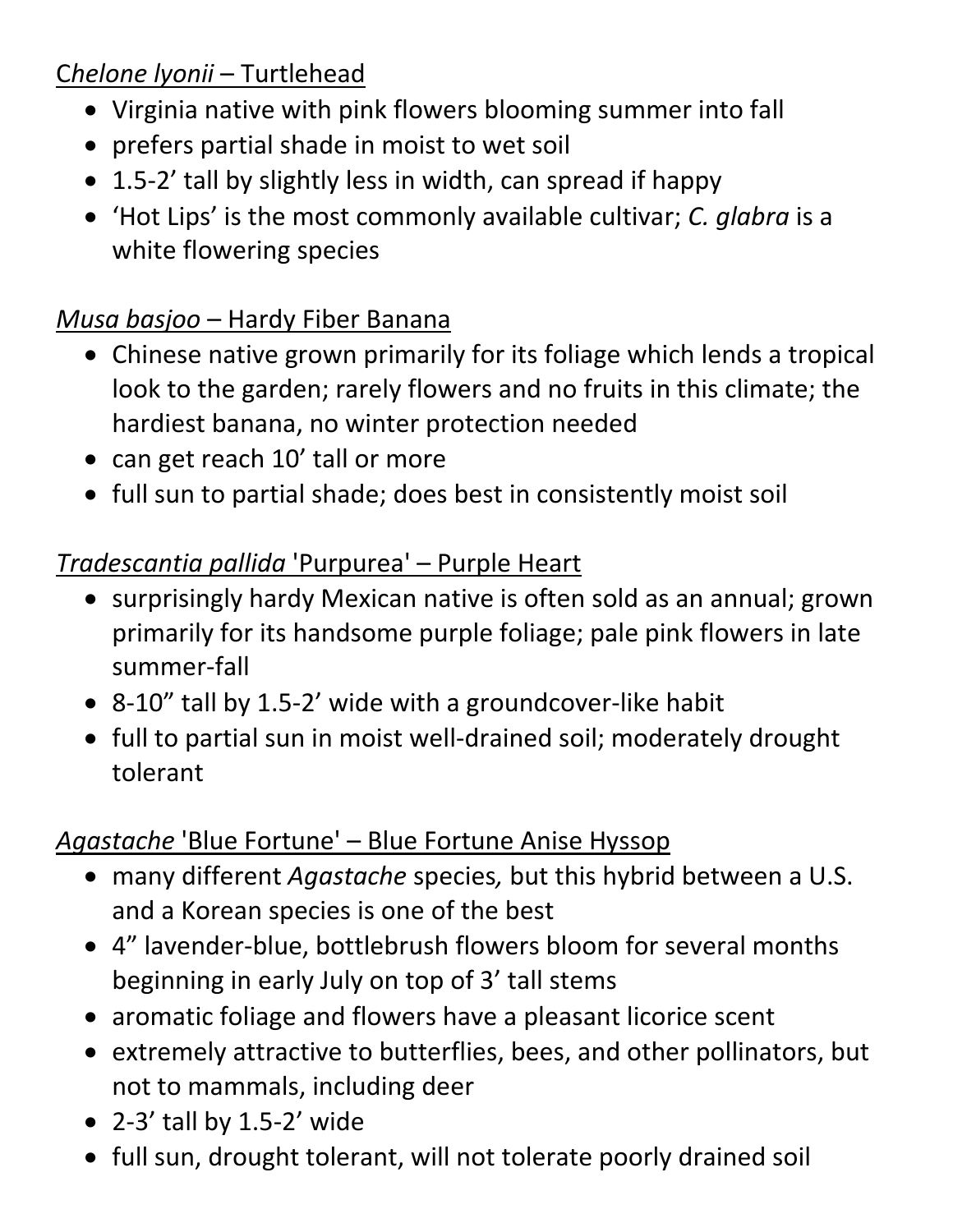# *Ruellia brittoniana* – Mexican Petunia

- numerous purple flowers mid-summer to fall; attractive dark foliage has a blue cast when grown in full sun
- grows 3-4' tall; skinny but easily forms large colonies; may need to be kept in check; invasive in Florida
- full sun to light shade; thrives in moist to wet soil, but is drought tolerant as well

# *Tulbaghia violacea* – Society Garlic

- South African native that gets it common name from the pungent garlic-like fragrance of its foliage; flower stalks rise above foliage and hold clusters of small lilac colored blossoms; blooms mid-summer to early fall
- 1-2 tall; spreads by tuberous roots
- full to partial sun in moist well drained soil; drought tolerant; deer and rabbit resistant

# *Pycnanthemum muticum* – Short-toothed Mountain Mint

- Virginia native with pale pink flower clusters July September; attractive silver foliage; a pollinator magnet.
- Grows 1-3' tall with a vigorous spreading habit; may need to be managed unless you want it to naturalize
- full sun to part shade in moist well-drained soil; drought tolerant;

# *Hibiscus moscheutos* and hybrids – Hardy Hibiscus

- *H. moscheutos* is a Va. native, and the other species used in hybridization are U.S. natives
- enormous blooms, mid to late summer, can be red, white, pink, or combinations; attractive to butterflies; some newer varieties have attractive burgundy colored foliage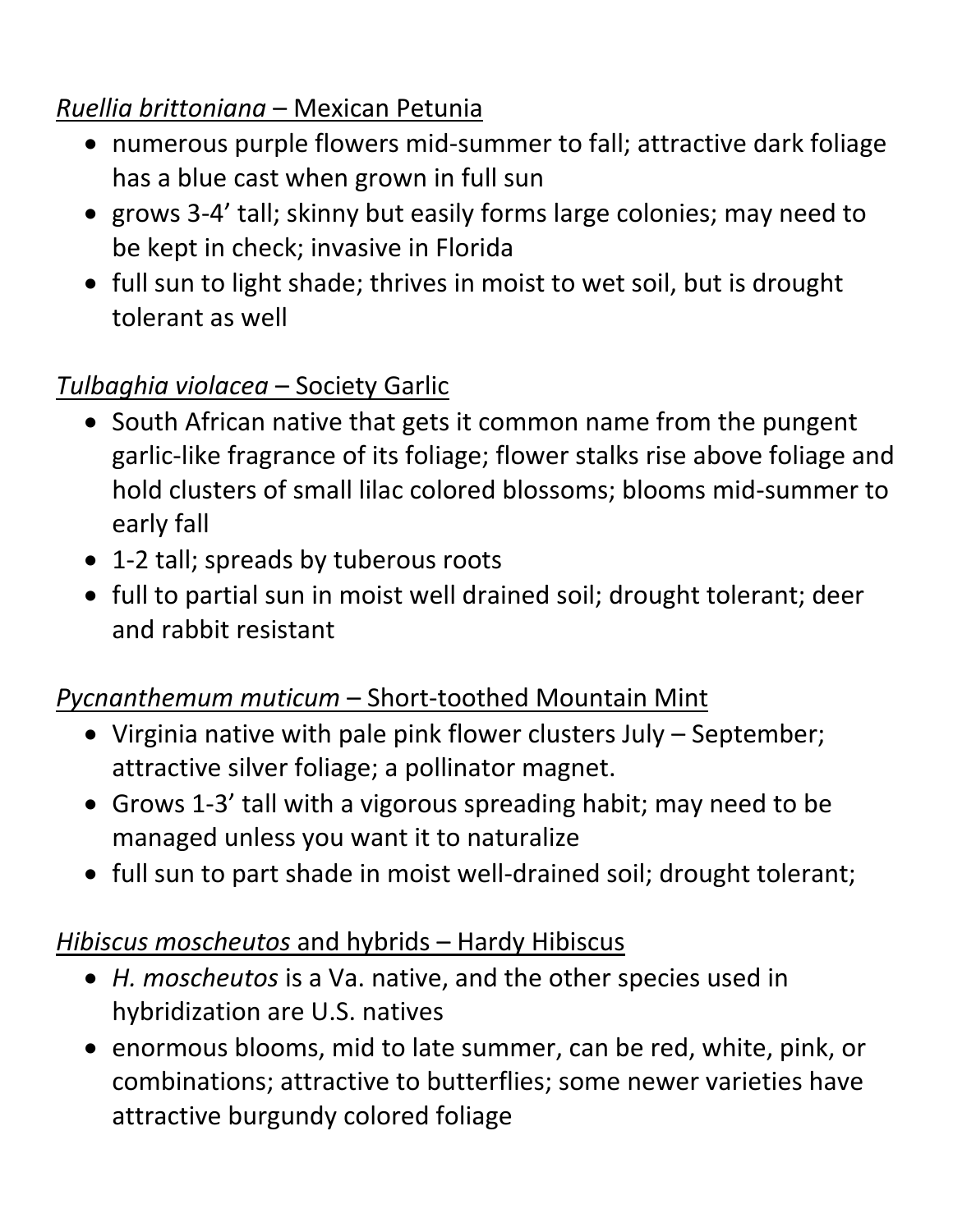- size varies by species and cultivar, but many are large, some are compact
- full sun in medium to wet soils; not drought tolerant; some localized insect issues

# *Lobelia cardinalis* – Cardinal Flower

- one of Virginia's prettiest native perennials with bright red flowers in mid to late summer; attracts hummingbirds and butterflies
- 2-4' tall with an upright habit
- full to partial sun in consistently moist soil; plants in more sun need more water; not drought tolerant; not long-lived but reseeds

# *Eutrochium* species – Joe Pye Weed

- these tall, robust, Virginia natives have huge mauve flowerheads that are an important food source for butterflies and other pollinators; blooms in late summer
- *E. fistulosum* and *E. purpureum* both grow very tall at 5-7', while *E. dubium* and several dwarf cultivars are smaller at 3-4'
- prefers full sun to part shade in moist to wet soils; spreads quickly and shouldn't be ignored

# *Kalimeris pinnatifida* – Japanese Aster

- profuse billowy clouds of chrysanthemum-like flowers; double white blooms with pale yellow centers bloom July to September; attracts butterflies; not really an aster
- grows 2-3' with a slow spreading habit
- full to partial sun in moist well-drained soil; easy perennial for beginners

# *Hedychium* species – Hardy Ginger

 native to tropical Asia, the most commonly available species of this plant is *H. coronarium*, or butterfly ginger; it has intensely fragrant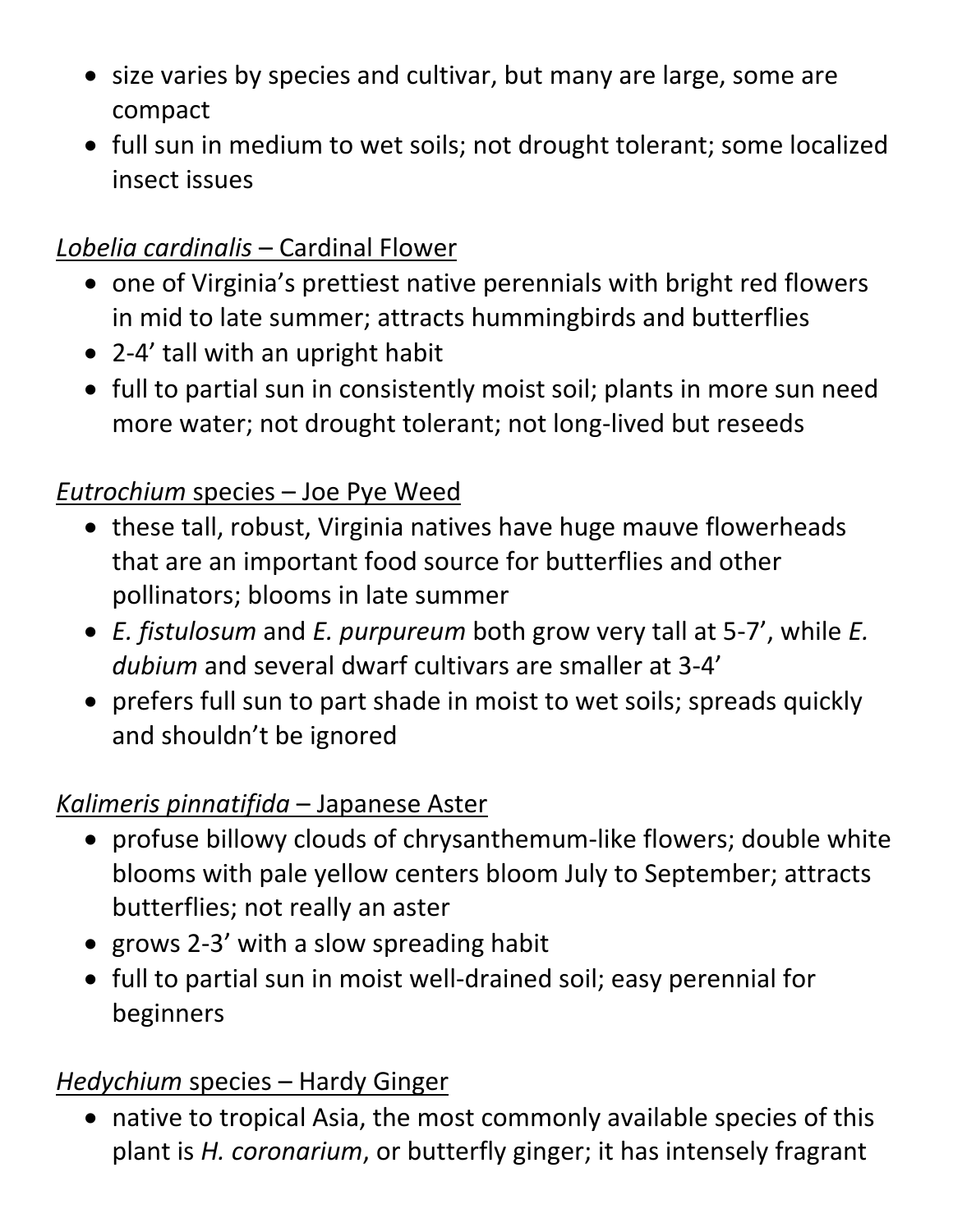white flowers in late summer; other varieties offer different colors, usually in the yellow to orange range with equal to no fragrance depending on the selection; all have attractive tropical foliage, and some can produce attractive seed pods

- prefers full to part sun in moist soil
- typically a large plant reaching 4-6' tall depending on variety, can get wide too

## *Ceratostigma plumbaginoides* – Hardy Plumbago, Blue Leadwort

- this Asian native is a low groundcover-like plant that can be used at the front of beds or under shrubs
- true-blue flowers bloom in late summer; attractive foliage with new growth emerging bronze-red, entire plant reddens in fall, semievergreen
- 8-12" tall and spreading in full to partial sun
- if you would like something taller *C. willmottianum* also does well in area gardens

# *Lycoris radiata* – Spider Lily, Hurricane Lily

- 2' tall naked flower stalks emerge from the ground in late summer; unusual bright red flowers; native to Japan
- strap-like foliage emerges in the fall and persists through winter into spring when it goes dormant
- does best in light shade in moist well drained soil; frequently forms colonies
- other *Lycoris* species offer different colored flowers

#### *Solidago* species – Goldenrod

- many U.S. and Virginia native species; golden yellow flowers in late summer to early fall; very pollinator friendly
- size varies by selection, but most are in the 2-3' range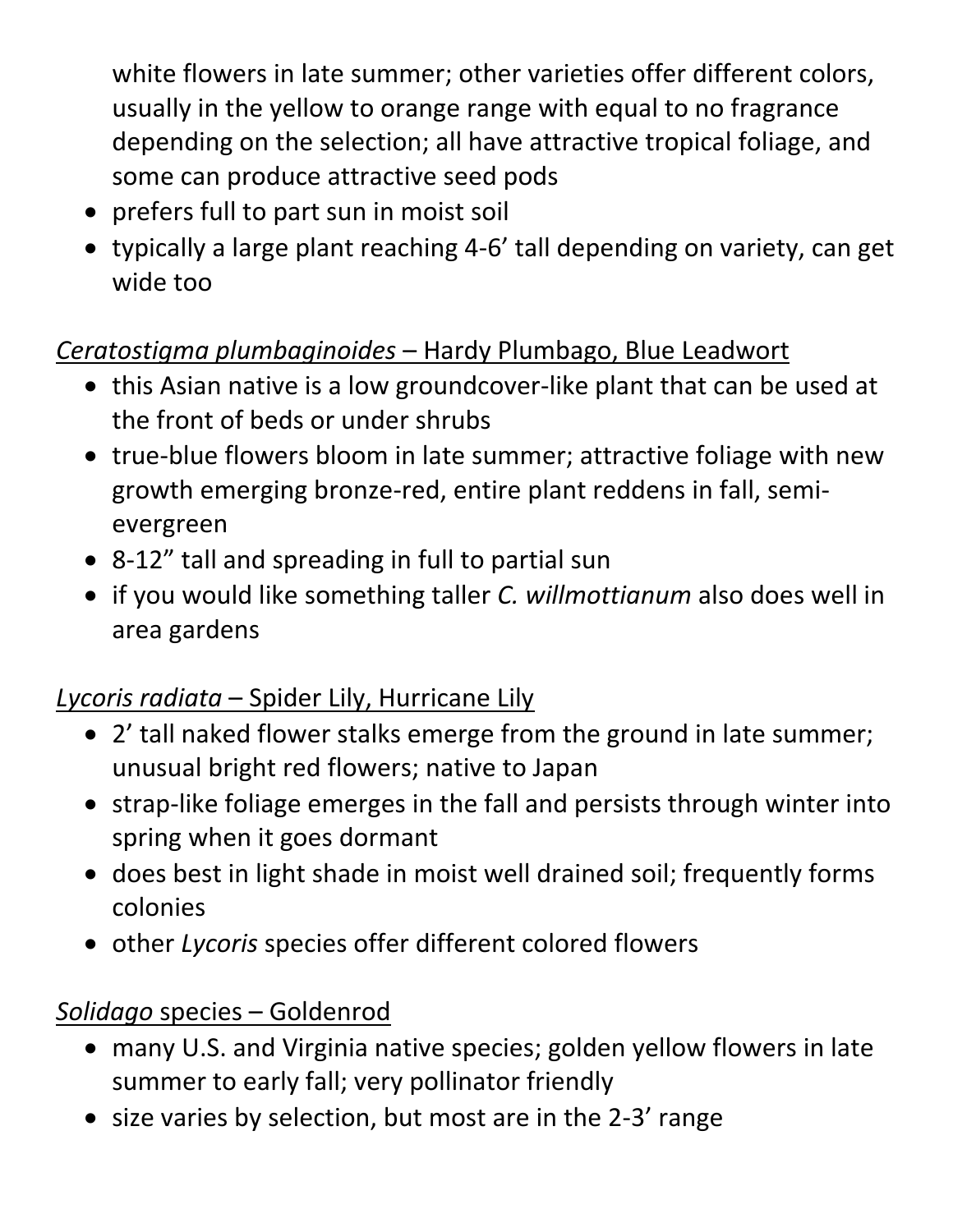• full to partial sun; most are very drought tolerant, but there are species that tolerate wet soils too; look for cultivars that form clumps if you do not want a spreader

# *Anemone x hybrida* – Japanese Anemone

- late summer/early fall pink or white flowers are held on tall stems
- does best in light or bright shade, evenly moist, rich soil
- grows 2-3' tall or more and spreads easily if happy
- several good cultivars available including 'Honerine Jobert', the 2016 Perennial Plant of the Year as chosen by the Perennial Plant Association (PPA)

# *Tricyrtis hirta* – Japanese Toad Lily

- unusually orchid-like fall blooms; white with pink to purple spots
- 2-2.5' tall and wide
- partial to full shade in moist well drained soil; tolerant of occasional drought

# *Chrysanthemum* hybrids – Hardy Chrysanthemum

- this is a large group of plants that differ from "florists mums" commonly available in the fall; they are hardier and need no special care to bloom; attractive to butterflies
- sizes vary by selection, but all prefer full sun in soil with good drainage; forgiving; deer resistant
- many cultivars available with the most common being 'Sheffield Pink', but 'Cambodian Queen', 'Ryan's Pink', and 'Bolero' are very nice as well

# *Farfugium japonicum* – Leopard Plant

• an Asian native grown more for its mostly evergreen foliage than for its bright yellow, fall-blooming flowers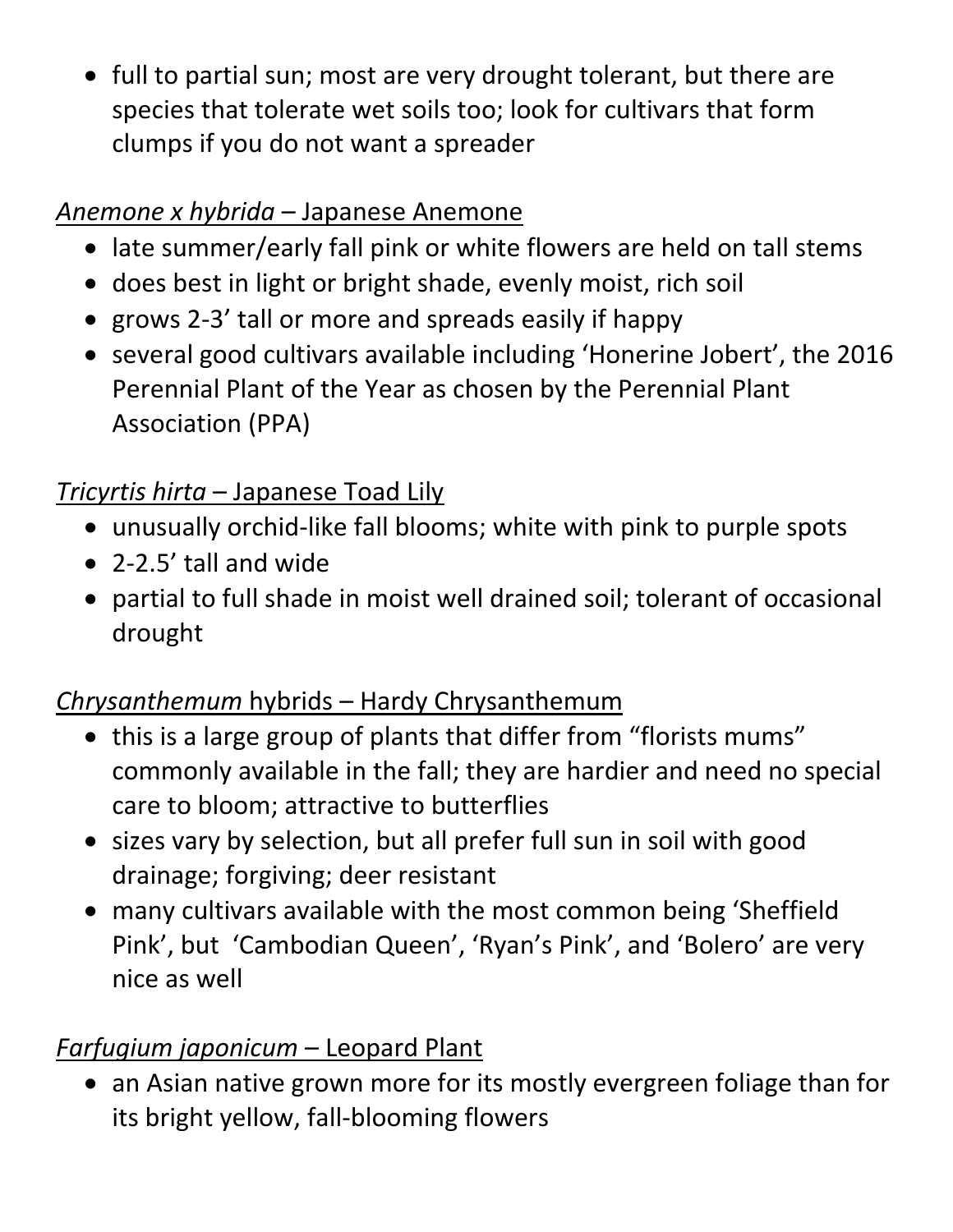- the foliage is striking and glossy with the most common variety spotted with yellow (hence the leopard), but others are variegated with white, or have unusually large, or crinkled foliage
- prefers partial to full shade in moist well drained soil
- 1-2' tall depending on cultivar

## *Amsonia hubrichtii* – Arkansas Blue Star

- rare in its native Arkansas, but thankfully found at nurseries; it is one of my favorite perennials
- primarily grown for its fine fern-like foliage which adds great texture to the garden and turns a spectacular golden yellow in the fall
- pale, skim milk blue flowers in spring
- 3' tall and wide, but I've seen it larger
- full sun is best, but will tolerate light shade; tolerant of a wide range of soils including dry soil; deer resistant

#### *Iris unguicularis* – Algerian Iris

- native to North Africa; pale blue flowers blooms sporadically beginning in November and continue with no particular schedule until March; attractive evergreen foliage
- full sun in well-drained soil; very drought and heat tolerant

# *Ajania pacifica* – Silver and Gold Chrysanthemum

- in my garden this Japanese perennial is the last to bloom before winter hits, usually it peaks in late November into early December with golden yellow button-like flowers
- beautiful foliage is edged in silver, makes a great groundcover, persists well into winter
- 6-8" tall, spreads vigorously
- full sun, good drainage, drought tolerant